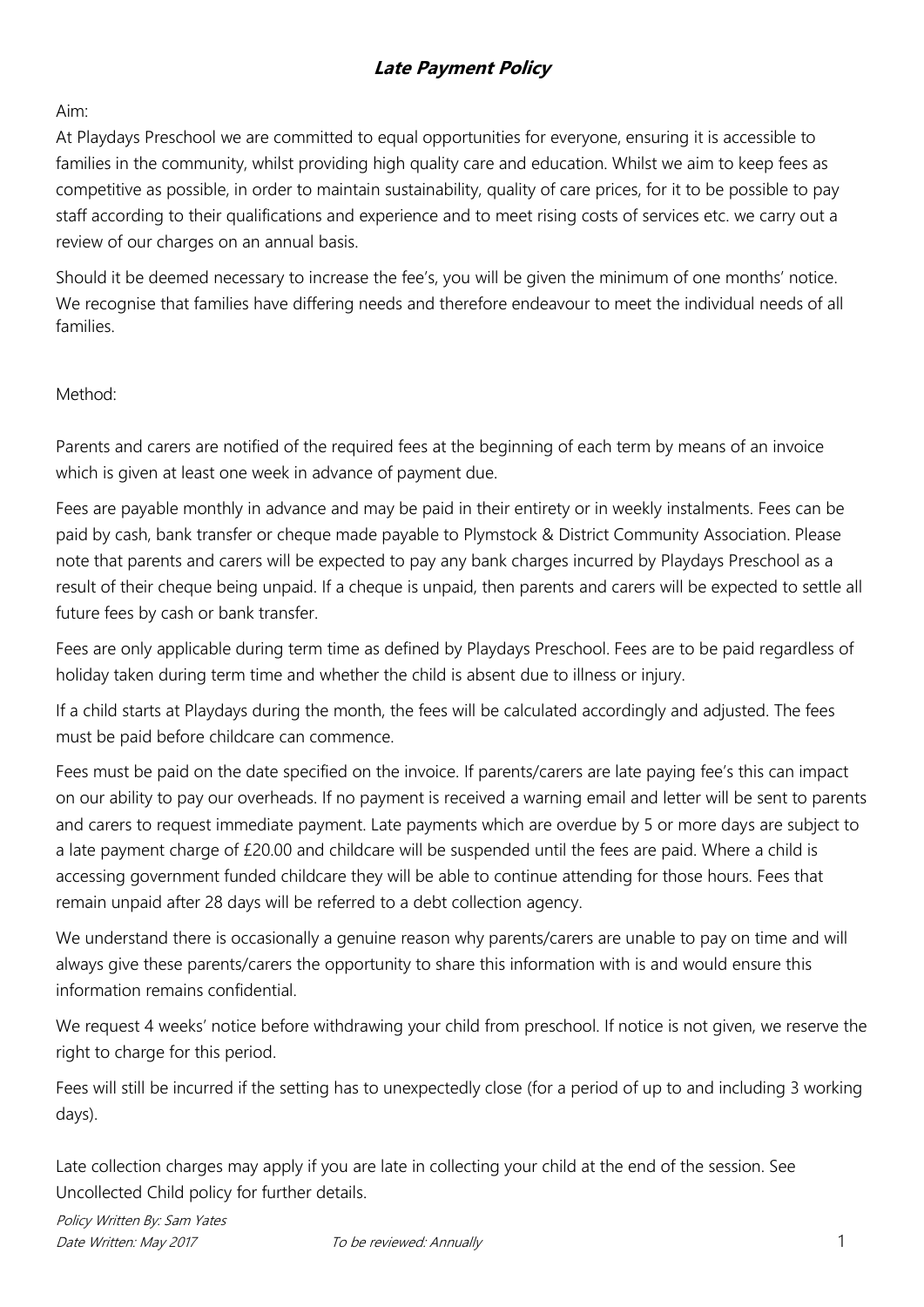Playdays Preschool is registered to receive childcare vouchers with Computershare and Edenred. Other schemes can be available on request. Playdays is also registered for the government tax-free childcare scheme.

We are unable to offer siblings a place at Playdays Preschool if the family have outstanding fees for another child in the family until they are government funded.

Non-payment of fees by the payment due date as indicated on the invoice will result in a reminder email and letter within 5 days from the invoice date. If the fees remain unpaid the collections and debt recovery procedure is to be followed.

### Government Funding

Children are entitled to preschool funding through the Government Early Years Entitlement Programme of up to 15 hours a week for 38 weeks per year, from the term following their third birthday.

If a child is accessing more than their entitlement, then additional hours will be charged for. If no payment of these additional fees is received within the specified time period detailed on the invoice and the parent has not made suitable contact to explain why with the Preschool Leader, the extra hours will be withdrawn.

Parents are free to choose where they use their funding and whether they split the funding between Playdays and another setting.

### Collections and Debt Recovery

As a registered charity with limited funds at our disposal, we expect parents and carers to assist us with the smooth running of Playdays Preschool by ensuring all fees are paid promptly. Obviously, we appreciate that from time to time, unforeseen circumstances may occur which result in late payment of fees. This is why as a considerate organisation, we are committed to resolving payment issues with parents and carers as fairly and openly as possible and have developed the following strategy.

- 1. If a parent or carer has difficulty paying by the due date they must advise the Preschool Leader to arrange an alternative plan. Where a parent or carer makes contact with the preschool, their circumstances will be sensitively and confidentially considered with a view to agreeing a reasonable payment and minimising recovery action, thus helping to alleviate possible hardship. The Preschool Leader will have an informal discussion with the parents or carers to ascertain when fees are likely to be paid. If fees are paid on time or in accordance with the payment plan then no further action will be taken. If after 5 days of payment being due, the fees are not paid and parents or carers do not advise the Preschool Leader, then a late payment charge of £20.00 will be applied.
- 2. Where a parent or carer fails to establish contact within 14 days of fees due to be paid, or maintain arrangements made, the Preschool Leader will write to parents requesting payment by a specific date and invite the parents or carers in for further discussion if they are unable to make payment by this date with the aim of arranging a manageable payment plan. If no contact is established within 14 days of the fees remaining unpaid, then childcare for fee-able hours will be suspended. Payment plans should be confirmed in writing to the parents or carers who will be asked to sign and return a Payment Contract. If not payment has been forthcoming or a payment plan has not been agreed then: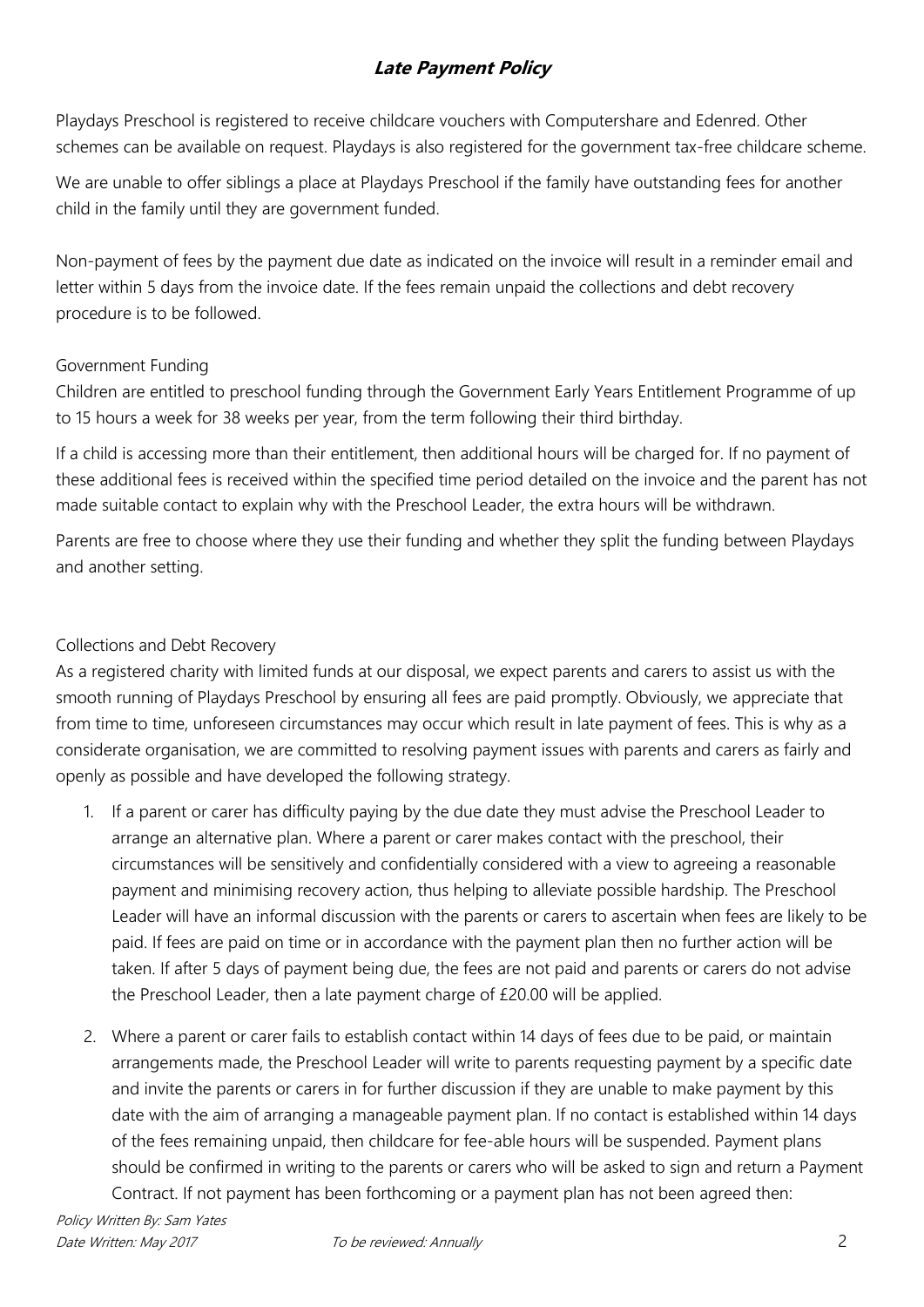- 3. The Preschool Leader will write to parents or carers requesting immediate whole or part payments by a specific date and arrange a formal meeting to discuss the situation and suspend billable hours of childcare. Children can continue to attend their government funded sessions where applicable.
- 4. If no payment is forthcoming then the Preschool Leader will write to parents or carer confirming the suspension of childcare because of the non-payment of fees and any associated costs if there are no extenuating circumstances to the contrary.

Our aim is to promote positive action to prevent arrears occurring by providing a range of payment methods. However, the preschool will consider enforcement action against deliberate non-payers of those who delay payment.